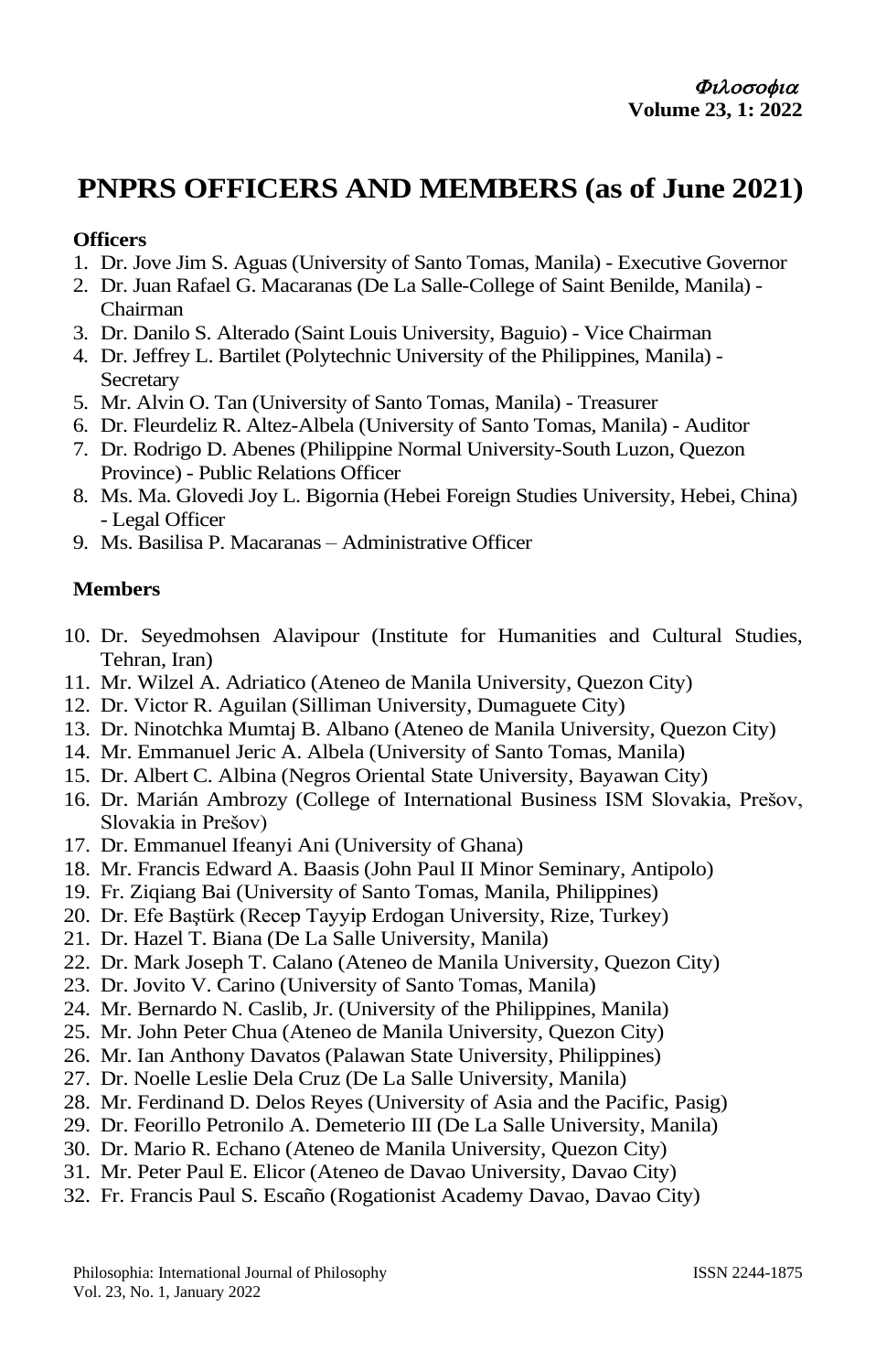- 33. Dr. Alma S. Espartinez (Dela Salle-College of Saint Benilde, Manila)
- 34. Fr. Jose Conrado A. Estafia (Immaculate Heart of Mary Seminary, Bohol)
- 35. Dr. Hyginus Chibuike Ezebuilo (Nnamdi Azikiwe University, Awka, Nigeria)
- 36. Mr. Enrique Benjamin R. Fernando III (University of the Philippines-Diliman, Quezon City)
- 37. Fr. Julius M. Galarosa, MMHC (Mater Dei College, Silay City, Negros Occidental)
- 38. Dr. Leni D. Garcia (De La Salle University, Manila)
- 39. Fr. Patrick Gnanapragasam (University of Madras, India)
- 40. Mr. Ivan Efreaim A. Gozum (Angeles University Foundation, Angeles City, Pampanga)
- 41. Dr. Eden M. Gripaldo (Quezon City)
- 42. Mr. Joshua Cedric A. Gundayao (University of the Philippines-Diliman, Quezon City)
- 43. Dr. Abdolrasool Hasanifar (University of Sistan and Baluchestan, Zahedan, Iran)
- 44. Mr. Aldrin S. Jaramilla (University of Northern Philippines, Vigan City)
- 45. Mr. Joseph Martin M. Jose (De La Salle University, Manila)
- 46. Fr. Jose Adriand Emmanuel L. Layug (Immaculate Conception Major Seminary, Bulacan)
- 47. Mr. Fernando M. Lopena Jr. (University of the Assumption, San Fernando, Pampanga)
- 48. Dr. Napoleon M. Mabaquiao, Jr. (De La Salle University, Manila)
- 49. Mr. Edmon D. Marquez (Philippine Normal University-South Luzon, Quezon Province)
- 50. Mr. Jeremiah Julian Montejo (Caloocan Historical and Cultural Studies Association)
- 51. Dr. Charles C. Nweke (Nnamdi Azikiwe University, Awka, Anambra State, Nigeria)
- 52. Mr. Stephen C. Okeke (Nnamdi Azikiwe University, Awka, Nigeria)
- 53. Dr. Nnaemeka Justin Onyeukaziri (Fu Jen Catholic University, Taiwan)
- 54. Dr. Olatunji A. Oyeshile (University of Ibadan, Nigeria)
- 55. Dr. Ian Raymond B. Pacquing (University of Santo Tomas, Manila)
- 56. Dr. Roland Theuas DS. Pada (University of Santo Tomas. Manila)
- 57. Dr. Glenn G. Pajares (University of San Jose-Recoletos, Cebu City)
- 58. Dr. Gabriel Paľa (University of Presov in Presov, Slovakia)
- 59. Dr. Narcisa Paredes-Canilao (University of the Philippines, Baguio City)
- 60. Dr. Engelbert C. Pasag (Panpacific University, Urdaneta City)
- 61. Dr. Marc Oliver D. Pasco (Ateneo de Manila University, Quezon City)
- 62. Dr. Martina Pavlíková (Constantine the Philosopher University in Nitra, Slovakia)
- 63. Dr. Raymundo R. Pavo (University of the Philippines Mindanao, Davao City)
- 64. Dr. Borut Pohar (University of Ljubljana, Slovenia)
- 65. Fr. Alfie A. Polistico, OSJ (De La Salle University, Manila)
- 66. Dr. Prasasti Pandit (West Bengal Education Service, West Bengal, India)
- 67. Dr. Christine Carmela R. Ramos (Mapua University, Manila)
- 68. Mr. Francis Kenneth P. Raterta (De La Salle University, Manila)
- 69. Mr. Anton Heinrich L. Rennesland (University of Santo Tomas, Manila)
- 70. Dr. Raniel S.M. Reyes (University of Santo Tomas, Manila)